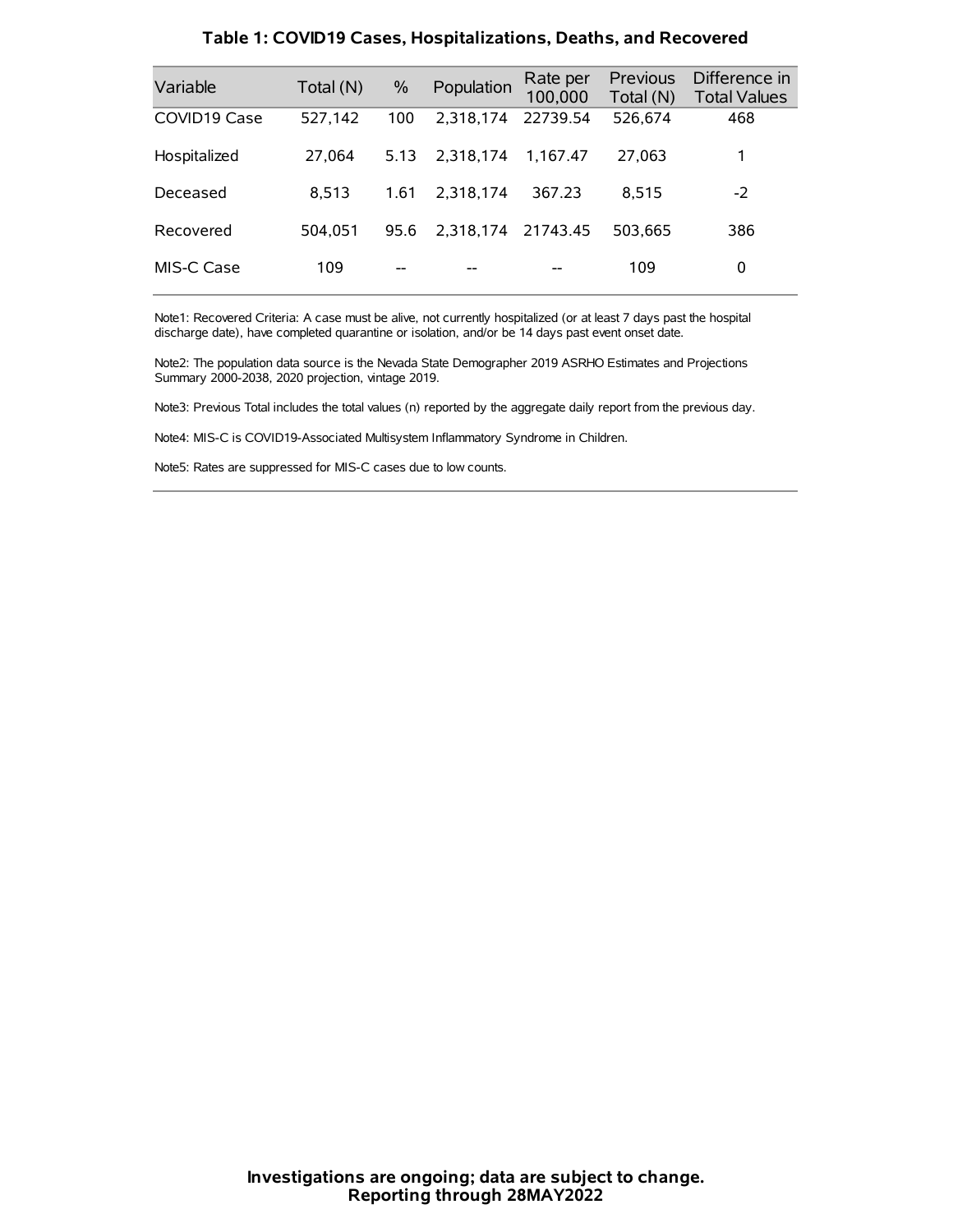# **Table 2: COVID19 Cases**

| Variable                     | Outcome                           | $\mathsf{N}$ | $\%$ | Population | Rate per<br>100,000 |
|------------------------------|-----------------------------------|--------------|------|------------|---------------------|
| Age Categories               | Aged 4 or less                    | 13505        | 2.56 | 149,165    | 9053.7              |
|                              | Aged 5 to 17                      | 64903        | 12.3 | 406,595    | 15963               |
|                              | Aged 18 to 24                     | 60099        | 11.4 | 216,762    | 27726               |
|                              | Aged 25 to 49                     | 235122       | 44.6 | 803,732    | 29254               |
|                              | Aged 50 to 64                     | 97831        | 18.6 | 423,461    | 23103               |
|                              | Aged 64+                          | 55530        | 10.5 | 318,459    | 17437               |
|                              | Unknown                           | 152          | 0.03 |            |                     |
| <b>Birth Sex</b>             | Female                            | 273834       | 51.9 | 1,160,285  | 23601               |
|                              | Male                              | 249066       | 47.2 | 1,157,889  | 21510               |
|                              | Unknown                           | 4242         | 0.80 |            |                     |
| Race/Ethnicity               | Hispanic                          | 149533       | 28.4 | 763,053    | 19597               |
|                              | White                             | 137375       | 26.1 | 1,006,929  | 13643               |
|                              | <b>Black</b>                      | 50074        | 9.50 | 262,671    | 19063               |
|                              | Asian or Pacific Islander         | 44498        | 8.44 | 270,209    | 16468               |
|                              | American Indian, Eskimo, or Aleut | 692          | 0.13 | 15,311     | 4519.5              |
|                              | Other                             | 38542        | 7.31 |            |                     |
|                              | Unknown                           | 106428       | 20.2 |            |                     |
| Underlying Medical Condition | Yes                               | 81706        | 15.5 |            |                     |
|                              | No/Unknown                        | 445436       | 84.5 |            |                     |

Note1: Breakdown of Race is exlusively non-Hispanic.

Note2: Underlying Medical Condition is any identified health condition.

Note3: The population data source is the Nevada State Demographer 2019 ASRHO Estimates and Projections Summary 2000-2038, 2020 projection, vintage 2019.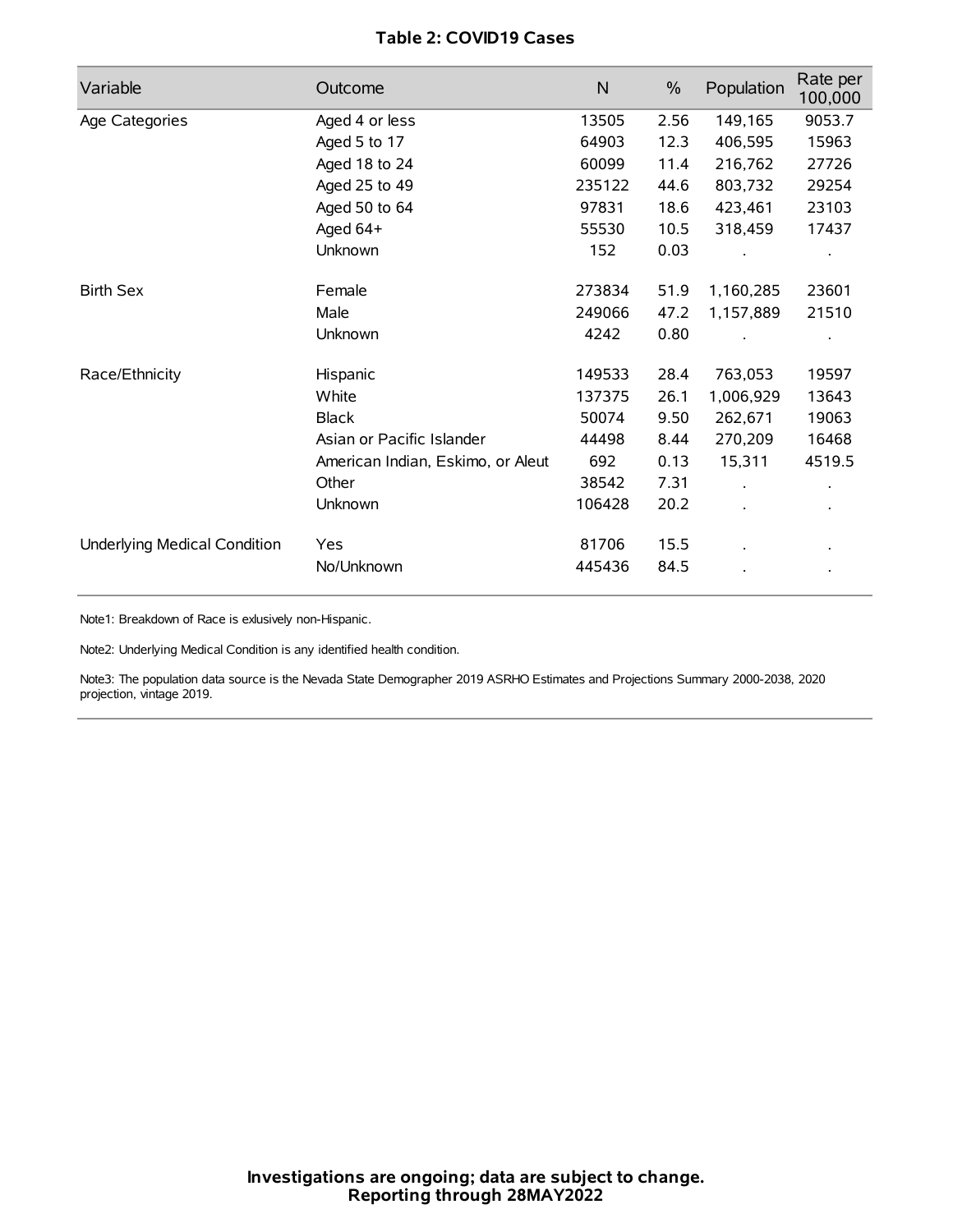| Variable         | Outcome                           | N     | $\%$ | Population | Rate per<br>100,000 |
|------------------|-----------------------------------|-------|------|------------|---------------------|
| Age Categories   | Aged 4 or less                    | 257   | 0.9  | 149,165    | 172.29              |
|                  | Aged 5 to 17                      | 356   | 1.3  | 406,595    | 87.56               |
|                  | Aged 18 to 24                     | 585   | 2.2  | 216,762    | 269.88              |
|                  | Aged 25 to 49                     | 6356  | 23.5 | 803,732    | 790.81              |
|                  | Aged 50 to 64                     | 7352  | 27.2 | 423,461    | 1736.2              |
|                  | Aged $64+$                        | 12156 | 44.9 | 318,459    | 3817.1              |
|                  | Unknown                           | 2     | 0.0  |            |                     |
| <b>Birth Sex</b> | Female                            | 12112 | 44.8 | 1,160,285  | 1043.9              |
|                  | Male                              | 14923 | 55.1 | 1,157,889  | 1288.8              |
|                  | Unknown                           | 29    | 0.1  |            |                     |
| Race/Ethnicity   | Hispanic                          | 7083  | 26.2 | 763,053    | 928.24              |
|                  | White                             | 10570 | 39.1 | 1,006,929  | 1049.7              |
|                  | <b>Black</b>                      | 3869  | 14.3 | 262,671    | 1472.9              |
|                  | Asian or Pacific Islander         | 2789  | 10.3 | 270,209    | 1032.2              |
|                  | American Indian, Eskimo, or Aleut | 66    | 0.2  | 15,311     | 431.05              |
|                  | Other                             | 1060  | 3.9  |            |                     |
|                  | Unknown                           | 1627  | 6.0  |            |                     |

## **Table 3: COVID19 Hospitalizations - General Characteristics**

Note1: Breakdown of Race is exlusively non-Hispanic.

Note2: The population data source is the Nevada State Demographer 2019 ASRHO Estimates and Projections Summary 2000-2038, 2020 projection, vintage 2019.

Note3: Rates for categories with fewer than 12 cases are suppressed due to high relative standard error.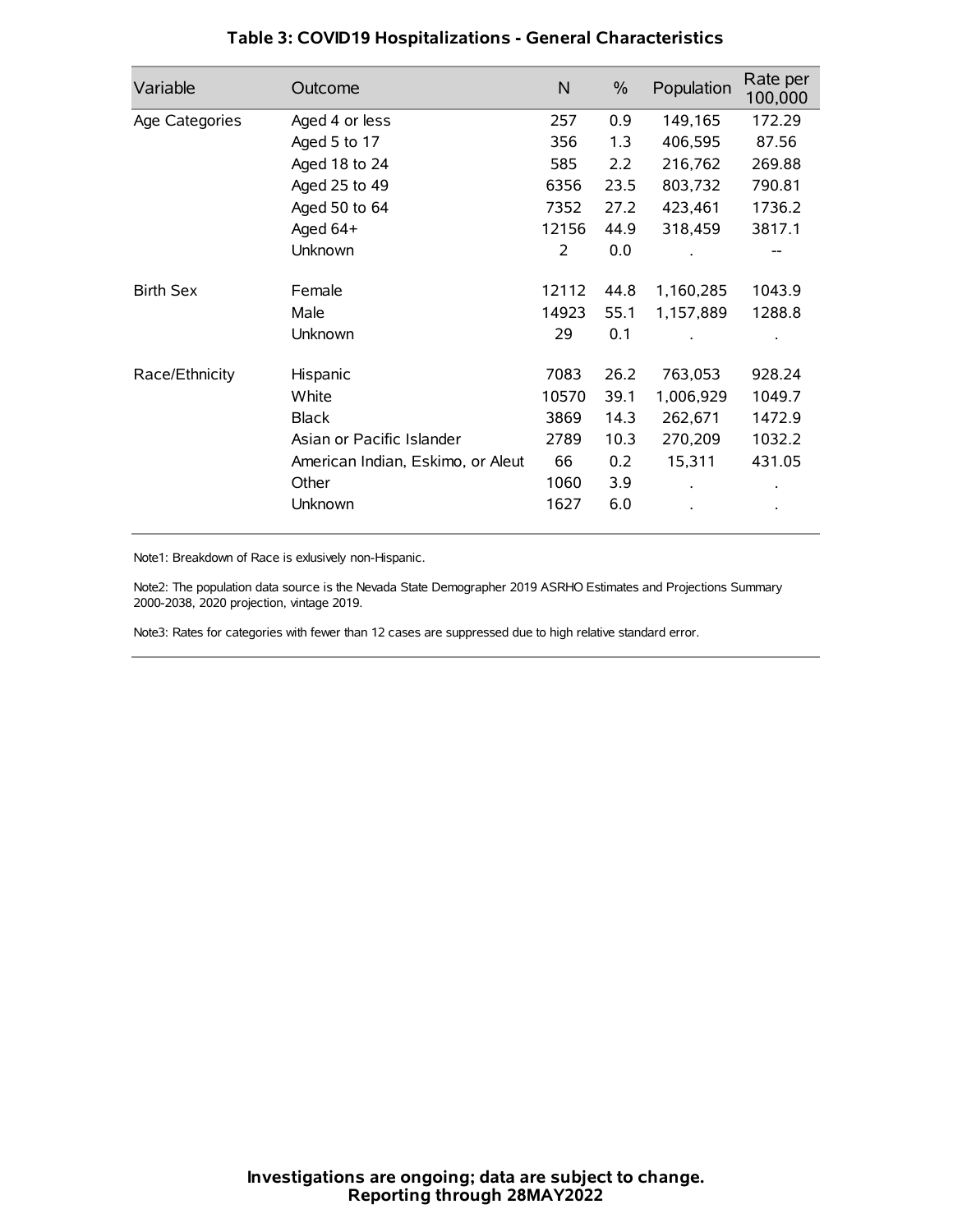| Variable                            | Outcome   | N     | $\frac{0}{0}$ |
|-------------------------------------|-----------|-------|---------------|
| Deceased                            | Yes       | 6916  | 25.6          |
|                                     | <b>No</b> | 20148 | 74.4          |
| ICU                                 | Yes       | 6526  | 24.1          |
|                                     | <b>No</b> | 20538 | 75.9          |
| Intubated                           | Yes       | 3106  | 11.5          |
|                                     | <b>No</b> | 23958 | 88.5          |
| <b>Underlying Medical Condition</b> | Yes       | 16894 | 62.4          |
|                                     | No        | 10170 | 37.6          |
| Hypertension                        | Yes       | 9912  | N/A           |
| Immunocompromised                   | Yes       | 620   | N/A           |
| Chronic Heart Disease               | Yes       | 3591  | N/A           |
| Chronic Liver Disease               | Yes       | 382   | N/A           |
| Chronic Kidney Disease              | Yes       | 2463  | N/A           |
| <b>Diabetes</b>                     | Yes       | 7076  | N/A           |
| Neurologic/Neurodevelopmental       | Yes       | 1256  | N/A           |
| Chronic Lung Disease                | Yes       | 4169  | N/A           |
| Historically Healthy                | Yes       | 4787  | N/A           |
| Other                               | Yes       | 7089  | N/A           |

# **Table 4: COVID19 Hospitalizations - Morbidity**

Note1: Underlying Medical Condition is any identified health condition.

Note2: The breakdown of health conditions are not mutually exlusive (i.e., a person can have more than one risk factor).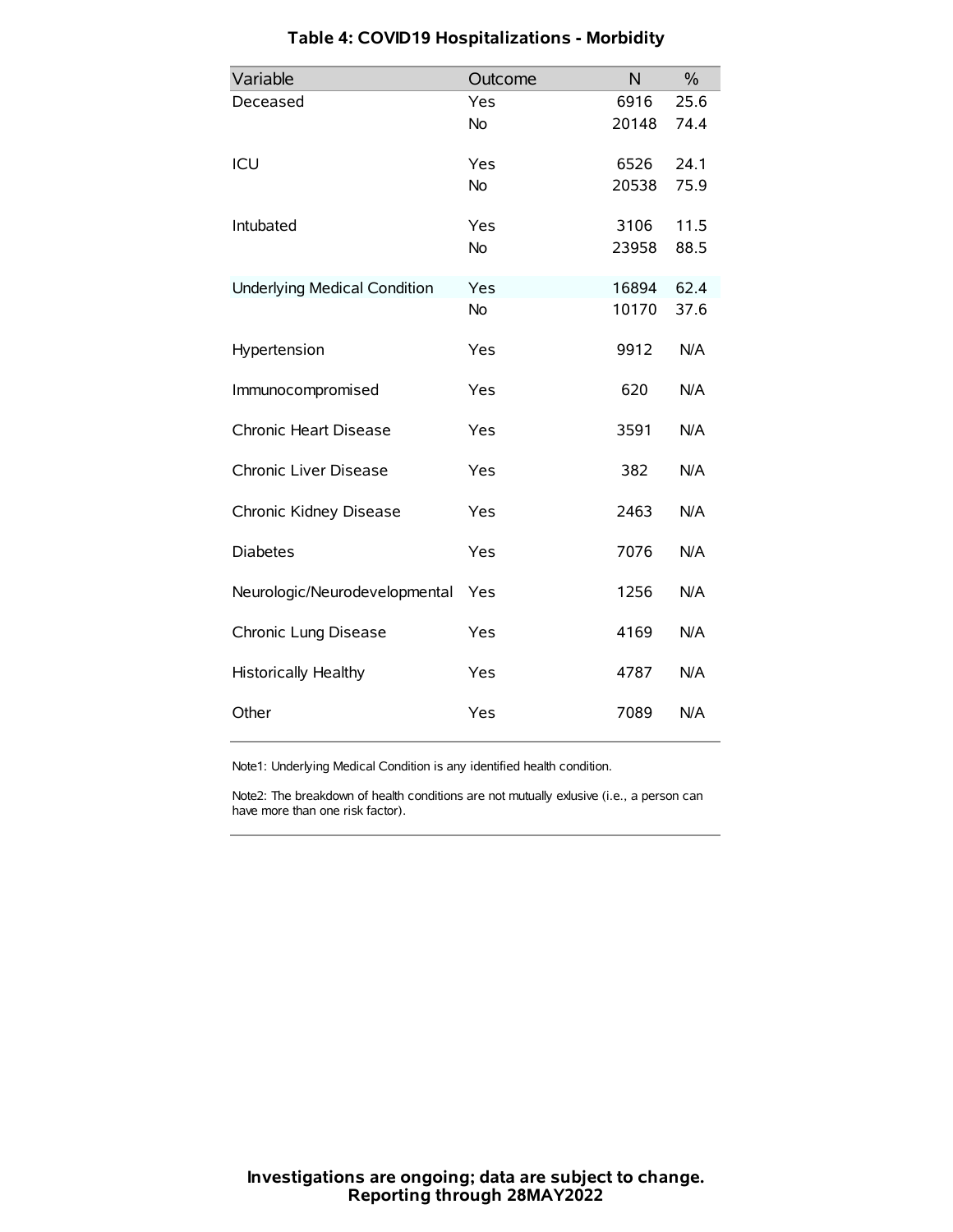| Variable         | Outcome                           | N    | $\frac{0}{0}$ | Population | Rate per<br>100,000 |
|------------------|-----------------------------------|------|---------------|------------|---------------------|
| Age Categories   | Aged 4 or less                    | 2    | 0.0           | 149,165    |                     |
|                  | Aged 5 to 17                      | 6    | 0.1           | 406,595    |                     |
|                  | Aged 18 to 24                     | 20   | 0.2           | 216,762    | 9.23                |
|                  | Aged 25 to 49                     | 724  | 8.5           | 803,732    | 90.08               |
|                  | Aged 50 to 64                     | 1828 | 21.5          | 423,461    | 431.68              |
|                  | Aged $64+$                        | 5933 | 69.7          | 318,459    | 1863.0              |
| <b>Birth Sex</b> | Female                            | 3364 | 39.5          | 1,160,285  | 289.93              |
|                  | Male                              | 5147 | 60.5          | 1,157,889  | 444.52              |
|                  | Unknown                           | 2    | 0.0           |            | --                  |
| Race/Ethnicity   | Hispanic                          | 1979 | 23.2          | 763,053    | 259.35              |
|                  | White                             | 4236 | 49.8          | 1,006,929  | 420.68              |
|                  | <b>Black</b>                      | 1096 | 12.9          | 262,671    | 417.25              |
|                  | Asian or Pacific Islander         | 1045 | 12.3          | 270,209    | 386.74              |
|                  | American Indian, Eskimo, or Aleut | 31   | 0.4           | 15,311     | 202.46              |
|                  | Other                             | 102  | 1.2           |            |                     |
|                  | Unknown                           | 24   | 0.3           |            |                     |

### **Table 5: COVID19 Deaths - General Characteristics**

Note1: Breakdown of Race is exlusively non-Hispanic.

Note2: The population data source is the Nevada State Demographer 2019 ASRHO Estimates and Projections Summary 2000-2038, 2020 projection, vintage 2019.

Note3: Rates for categories with fewer than 12 cases are suppressed due to high relative standard error.